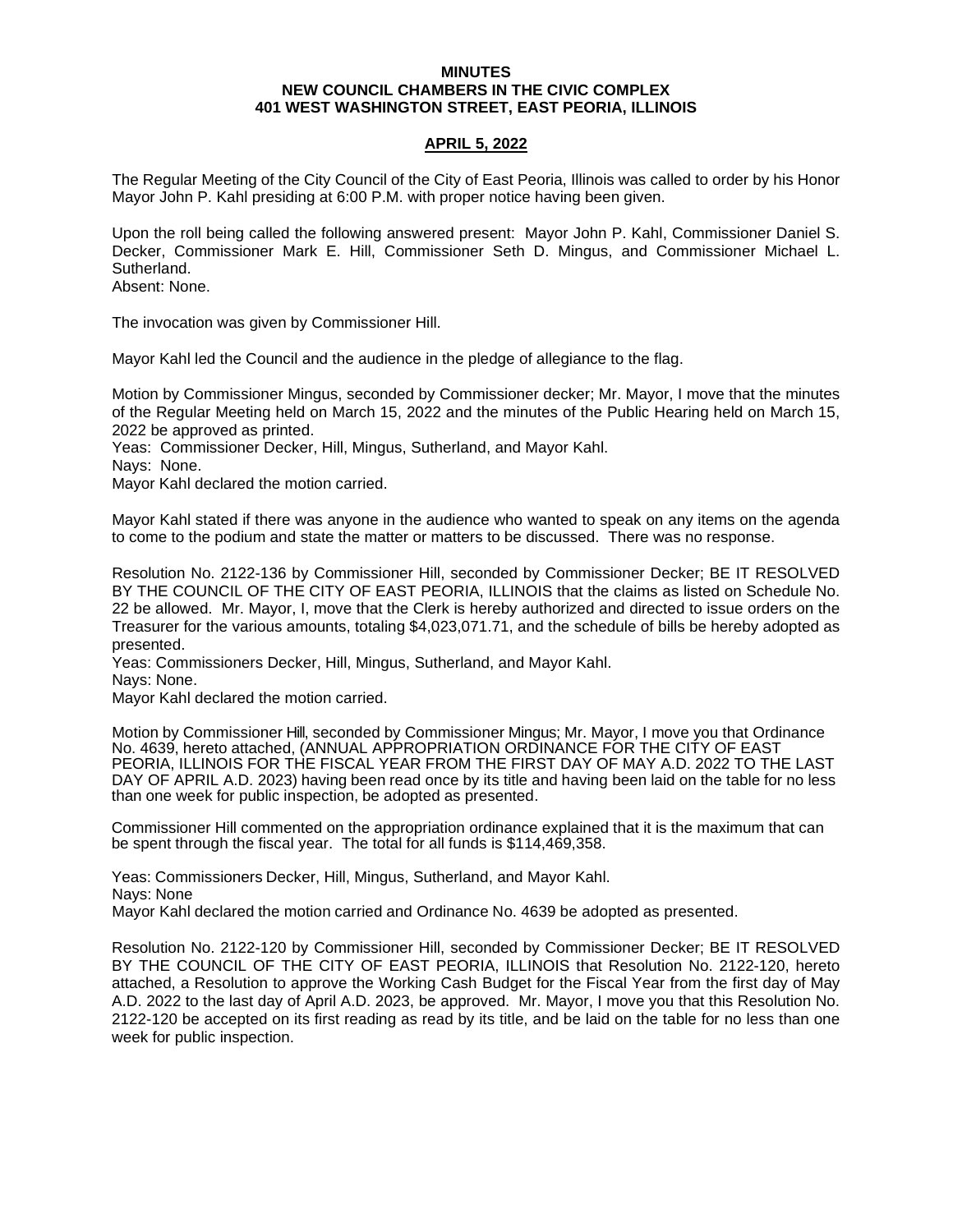Commissioner Hill commented on the budget. He pointed out where the revenues come from and are spent on certain items. Property taxes are estimated at \$5.8 million dollars and provide funding for the fire pension, police pension, municipal audit, street lighting fund, social security, unemployment insurance, and workers compensation. Other revenue sources cover the other expenses.

Mayor Kahl explained that it is a balanced budget and runs from May 1, 2022 to April 30, 2023.

Yeas: Commissioners Decker, Hill, Mingus, Sutherland, and Mayor Kahl. Nays: None.

Mayor Kahl declared the motion carried.

Resolution No. 2122-134 by Commissioner Hill; **WHEREAS,** a vacancy exists on the East Peoria Planning Commission as a result of Michael Brunner being recently appointed to the Zoning Board of Appeals for the City; and

**WHEREAS,** the Honorable Mayor John P. Kahl has recommended the appointment of Julie Siebert to fill the vacancy on the East Peoria Planning Commission;

**NOW, THEREFORE, BE IT RESOLVED BY THE COUNCIL OF THE CITY OF EAST PEORIA, ILLINOIS, THAT** the appointment by Mayor John P. Kahl of Julie Siebert to the East Peoria Planning Commission to fill the vacancy for a term ending April 30, 2024.

**AND THAT THIS RESOLUTION NO. 2122-134 BE ADOPTED AS PRESENTED.**

Motion by Commissioner Hill, seconded by Commissioner Decker; Mr. Mayor, I move that Resolution No. 2122-134 be adopted as presented.

Commissioner Hill and Mayor Kahl commented on Julie Siebert and thanked her for her willingness to serve.

Yeas: Commissioners Decker, Hill, Mingus, Sutherland, and Mayor Kahl. Nays: None. Mayor Kahl declared the motion carried and Resolution No. 2122-134 be duly adopted as presented.

Motion by Commissioner Hill, seconded by Commissioner Mingus; Mr. Mayor, I move you that Ordinance No. 4641 hereto attached, (AN ORDINANCE AMENDING REGULATIONS FOR SHORT-TERM RENTALS UNDER THE EAST PEORIA CITY CODE) be accepted on its first reading as read by its title, and be laid on the table for no less than one week for public inspection.

Commissioner Hill explained that this ordinance is changing some wording in the City Code. The verbiage for operator-occupied has been removed. The change here establishes an annual fee for a license as one does not currently exist. Also, while there's no harm in calling out the requirement the Special Use will cease with the sale of the property, this requirement already exists within the code. Lastly, while many stays are less than 30 days, there are some that are more than that time frame. The 29 days here references the length of time the City is able to collect lodging tax. That verbiage has been clarified, as well.

Commissioner Decker explained if there are people that object they can do so through the special use process. He is impressed with the work done to ensure compliance with the codes.

Mayor Kahl explained that there are opportunities for people to speak up at the Zoning Board of Appeals ("ZBA") hearing on the Special Use. Short-term rentals have been going on for quite some time, and these changes to the City Code are to regulate these locations and refine the processes for licensing.

Yeas: Commissioners Decker, Hill, Mingus, Sutherland, and Mayor Kahl. Nays: None. Mayor Kahl declared the motion carried.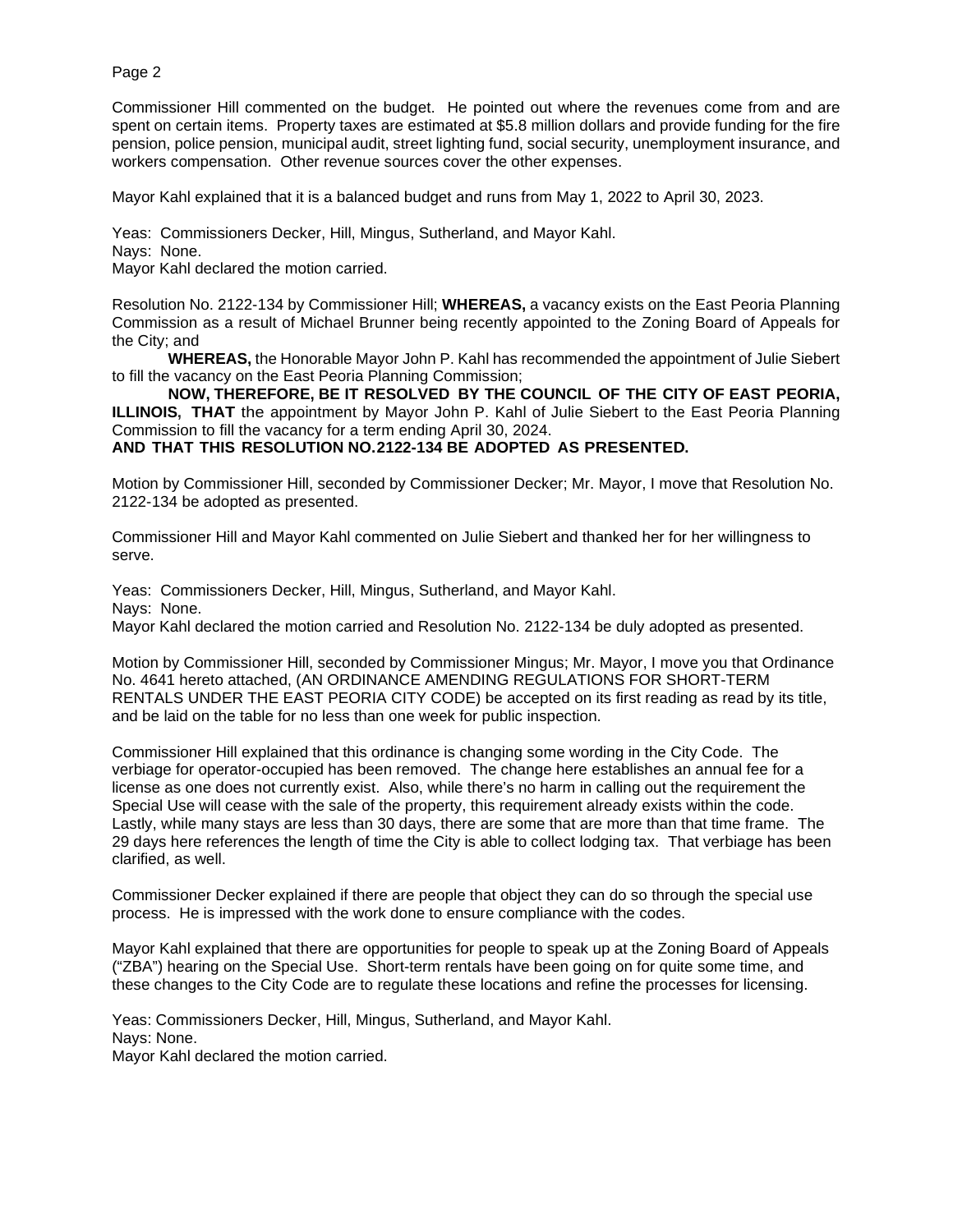Motion by Commissioner Hill, seconded by Commissioner Sutherland; Mr. Mayor, I move you that Ordinance No. 4642 hereto attached, (AN ORDINANCE AMENDING ZONING REGULATIONS IN TITLE 5 OF THE EAST PEORIA CITY CODE FOR SPECIAL USES ALLOWED IN RESIDENTIAL DISTRICTS TO INCLUDE BEEKEEPING IN LIMITED SITUATIONS) be accepted on its first reading as read by its title, and be laid on the table for no less than one week for public inspection.

Commissioner Hill commented on the ordinance. The petition here is for a code change to permit beekeeping as a Special Use in residential zoning. The City has recently been approached by a new resident regarding this issue but as we've investigated it further, there appears to be an active local community of beekeepers in the area. The draft language presented here is modeled after the City of Peoria's ordinance with input from some of the local bee-keeping community. The ZBA meeting discussed concerns regarding items and answered questions. Beekeeping is proposed to be limited by a special use that gives neighboring parties the ability to give comments.

Commissioner Sutherland, who is familiar in beekeeping, explained that there are honeybees all over and are endangered due to herbicides and pesticides. He asked that pesticides or herbicides be applied just before dark because bees are not out at that time except in the event of an emergency. This gives the pesticide or herbicide a chance to dry up.

Mayor Kahl explained that this was change initiated with a young woman who moved into East Peoria and had raised bees and helped to craft the ordinance.

Commissioner Decker discussed the importance of bees as a pollinator. If bees are well maintained, they do not cause a problem to a neighbor.

Yeas: Commissioners Decker, Hill, Mingus, Sutherland, and Mayor Kahl. Nays: None. Mayor Kahl declared the motion carried.

Resolution No. 2122-133 by Commissioner Hill, seconded by Commissioner Decker; BE IT RESOLVED BY THE COUNCIL OF THE CITY OF EAST PEORIA, ILLINOIS that Resolution No. 2122-133, hereto attached, a Resolution Approving Software Licensing Agreement for the City's Geographical Information System (GIS System), be approved. Mr. Mayor, I move you that this Resolution No. 2122-133 be accepted on its first reading as read by its title, and be laid on the table for no less than one week for public inspection.

Commissioner Hill explained that the current GIS System Licensing Agreement is set to expire. He discussed the GIS map and explained that it is available to residents and used internally by several department including Public Works. This is for a three-year term agreement at a cost of \$27,500 per year.

Yeas: Commissioners Decker, Hill, Mingus, Sutherland, and Mayor Kahl. Nays: None. Mayor Kahl declared the motion carried.

Resolution No. 2122-131 by Commissioner Hill, seconded by Commissioner Decker; BE IT RESOLVED BY THE COUNCIL OF THE CITY OF EAST PEORIA, ILLINOIS that Resolution No. 2122-131, hereto attached, a Resolution approving a Cabinet Ground Lease Agreement with the Emergency Telephone System Board at EastSide Centre, be approved. Mr. Mayor, I move you that this Resolution No. 2122-131 be accepted on its first reading as read by its title, and be laid on the table for no less than one week for public inspection.

Commissioner Hill explained the location of the current tower is at EastSide Centre and this will be located on the current tower. Mayor Kahl explained that this is because of an update to emergency communications in the County. The City owns the property, and this equipment is only to the benefit the of City.

Yeas: Commissioners Decker, Hill, Mingus, Sutherland, and Mayor Kahl. Nays: None. Mayor Kahl declared the motion carried.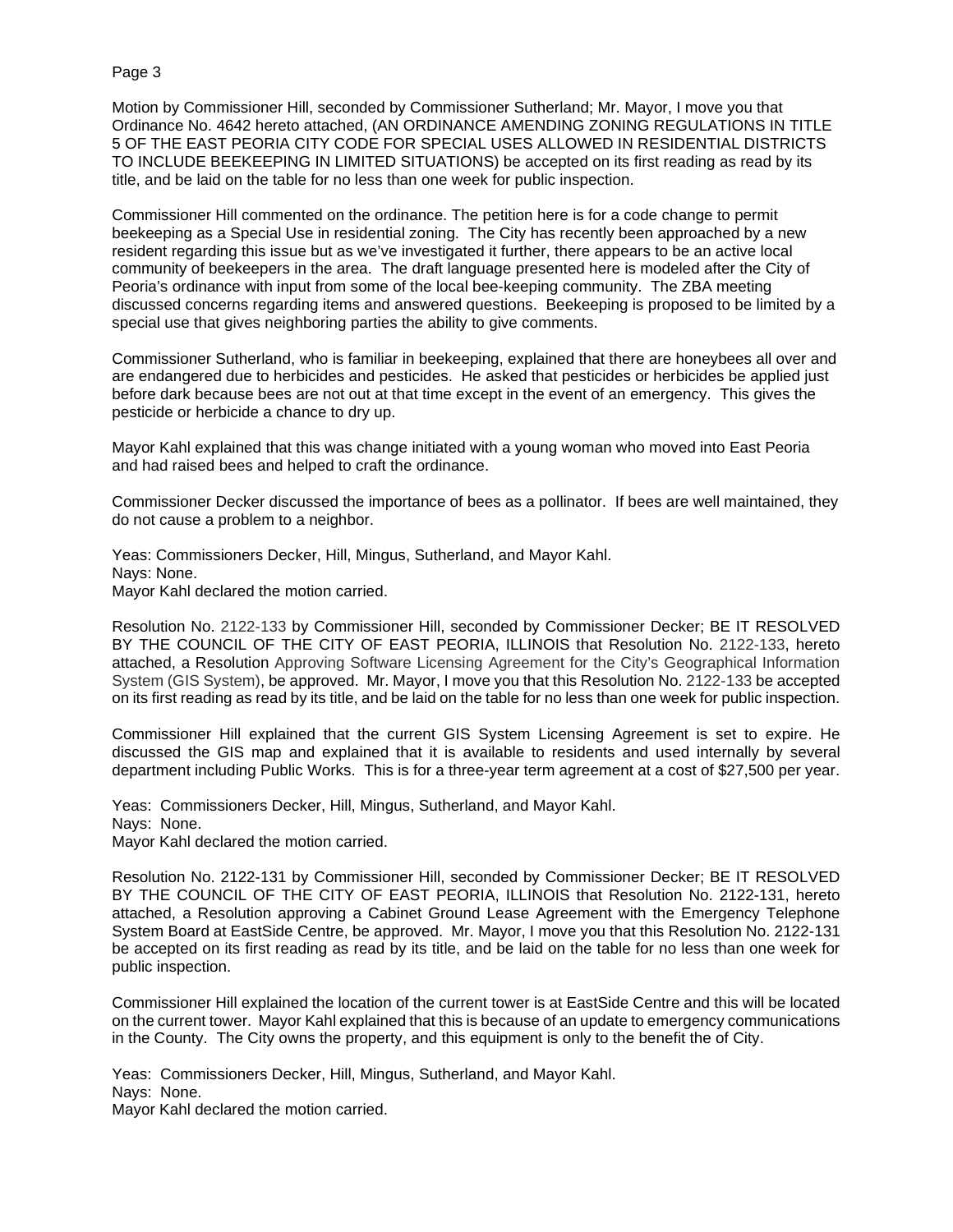Resolution No. 2122-121 by Commissioner Hill, seconded by Commissioner Mingus; BE IT RESOLVED BY THE COUNCIL OF THE CITY OF EAST PEORIA, ILLINOIS that Resolution No. 2122-121, hereto attached, a Resolution Regarding Renewal of Group Term Life Insurance Policy for City Employees, be approved. Mr. Mayor, I move you that this Resolution No. 2122-121 be accepted on its first reading as read by its title, and be laid on the table for no less than one week for public inspection.

Commissioner Hill and Mayor Kahl commented on the renewal explaining that this is a better rate than was presented at the previous meeting so it is being presented for a first reading again. City Attorney Brunton explained that the City's broker got a better rate and lock the new rate for two years. It is essentially a redo of the first reading. The increase is now 2.6% in year one and no increase in year two instead of a 12% increase that was proposed at the last City Council meeting.

Commissioner Decker explained that he would be abstaining from voting this Resolution as well as Resolution Numbers 2122-125, 2122-132, 2122-135, 2122-137, 2122-138, and 2122-126, as well as Ordinance Number 4640 due to his employment at the City.

Yeas: Commissioners Hill, Mingus, Sutherland, and Mayor Kahl. Abstain: Commissioner Decker. Nays: None. Mayor Kahl declared the motion carried.

Resolution No. 2122-125 by Commissioner Hill, seconded by Commissioner Mingus; BE IT RESOLVED BY THE COUNCIL OF THE CITY OF EAST PEORIA, ILLINOIS that Resolution No. 2122-125, hereto attached, a Resolution Regarding Employee Contribution Rates for the City's Group Health Insurance Plan, be approved. Mr. Mayor, I move you that this Resolution No. 2122-125 be accepted on its first reading as read by its title, and be laid on the table for no less than one week for public inspection.

Commissioner Hill explained that the Insurance and Benefits Committee recommended an adjustment to the employee contribution rate. The increases range from \$4.30 to \$8.84 spending on coverage type. The increase is split between the employee and City 50/50. This change also allows for the option for investment with the Health Savings Account for the HDHP individuals.

Mayor Kahl thanked the Insurance and Benefits Committee and explained that these increases are relatively minimal.

Yeas: Commissioners Hill, Mingus, Sutherland, and Mayor Kahl. Abstain: Commissioner Decker Nays: None. Mayor Kahl declared the motion carried.

Resolution No. 2122-132 by Commissioner Hill, seconded by Commissioner Mingus; BE IT RESOLVED BY THE COUNCIL OF THE CITY OF EAST PEORIA, ILLINOIS that Resolution No. 2122-132, hereto attached, a Resolution to approve the salaries, wages, and employee benefits for certain non-union employees of the City of East Peoria for the fiscal year beginning May 1, 2022 and ending on April 30, 2023, be approved. Mr. Mayor, I move you that this Resolution No. 2122-132 be accepted on its first reading as read by its title, and be laid on the table for no less than one week for public inspection.

Commissioner Hill explained that this resolution authorizes an increase of 2.0%, in general, for non-union employees. It also provides the Pay Plan Schedule and FLSA exemption Status for positions.

Yeas: Commissioners Hill, Mingus, Sutherland, and Mayor Kahl. Abstain: Commissioner Decker. Nays: None. Mayor Kahl declared the motion carried.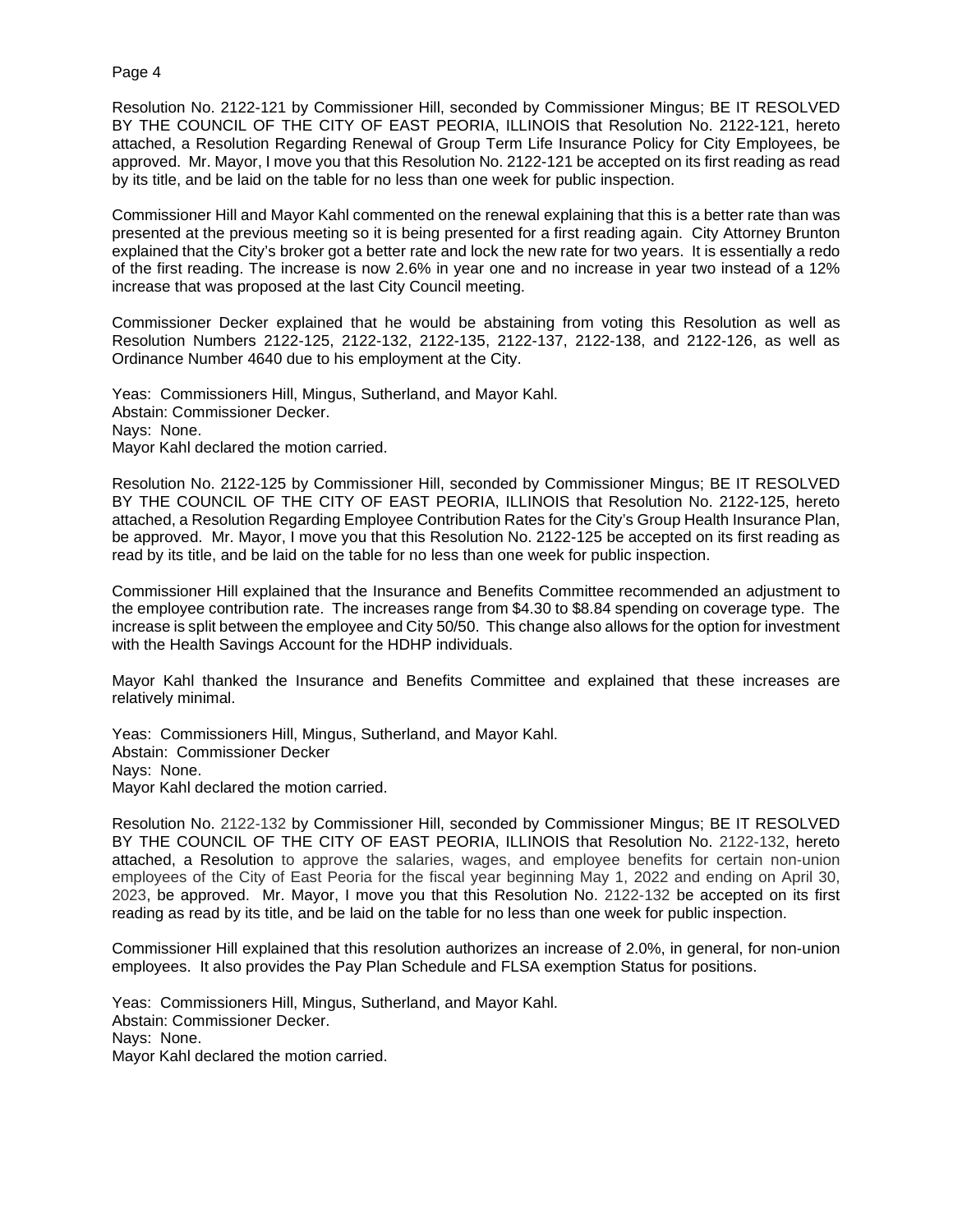Motion by Commissioner Hill, seconded by Commissioner Sutherland; Mr. Mayor, I move you that Ordinance No. 4640 hereto attached, (AN ORDINANCE AMENDING THE RETIREMENT PROVISIONS OF THE CITY OF EAST PEORIA PERSONNEL POLICY MANUAL THAT ADDRESS PAYOUTS AT RETIREMENT) be accepted on its first reading as read by its title, and be laid on the table for no less than one week for public inspection.

Commissioner Hill explained that this provides for a clarification for retirement payouts. This puts into place what the process that has already been occuring.

Yeas: Commissioner Hill, Mingus, Sutherland, and Mayor Kahl. Abstain: Commissioner Decker. Nays: None. Mayor Kahl declared the motion carried.

Resolution No. 2122-135 by Commissioner Hill, seconded by Commissioner Sutherland; BE IT RESOLVED BY THE COUNCIL OF THE CITY OF EAST PEORIA, ILLINOIS that Resolution No. 2122-135, hereto attached, a Resolution Approving Contract with Optimum Health Solutions for Assisting with the Employee Wellness Program, be approved. Mr. Mayor, I move you that this Resolution No. 2122-135 be accepted on its first reading as read by its title, and be laid on the table for no less than one week for public inspection.

Commissioner Hill explained that this contract is for Biometric Screening that will occur on April 12 and 13. Mayor Kahl thanked the Wellness Committee for their hard work. The Biometric Screenings and Counseling are ways to catch potential issues in advance, and it helps keep costs down for the insurance. These Screenings can also make a difference in saving a life.

Yeas: Commissioner Hill, Mingus, Sutherland, and Mayor Kahl. Abstain: Commissioner Decker. Nays: None. Mayor Kahl declared the motion carried.

Resolution No. 2122-137 by Commissioner Hill, seconded by Commissioner Mingus; BE IT RESOLVED BY THE COUNCIL OF THE CITY OF EAST PEORIA, ILLINOIS that Resolution No. 2122-137, hereto attached, a Resolution Regarding Revisions to the City's Group Health Insurance Plan, be approved. Mr. Mayor, I move you that this Resolution No. 2122-137 be accepted on its first reading as read by its title, and be laid on the table for no less than one week for public inspection.

Commissioner Hill explained that this resolution is for specialized service by establishing a "Center of Excellence" arrangement with BJC-Centers of Excellence for the treatment of complex medical conditions when no local providers exist for treating such complex medical conditions. The BJC-Centers of Excellence can also provide second medical opinions for complex or specialized conditions. The BJC-Centers of Excellence are located in the St. Louis region.

Yeas: Commissioner Hill, Mingus, Sutherland, and Mayor Kahl. Abstain: Commissioner Decker. Nays: None. Mayor Kahl declared the motion carried.

Resolution No. 2122-138 by Commissioner Hill, seconded by Commissioner Mingus; BE IT RESOLVED BY THE COUNCIL OF THE CITY OF EAST PEORIA, ILLINOIS that Resolution No. 2122-138, hereto attached, a Resolution Regarding Reinsurance Carrier for the City's Group Health Insurance Plan for the 2022-2023 Plan Year, be approved. Mr. Mayor, I move you that this Resolution No. 2122-138 be accepted on its first reading as read by its title, and be laid on the table for no less than one week for public inspection.

Commissioner Hill explained that the City sought quotes for reinsurance renewal. The Committee is recommending approval of renewal of the reinsurance contract with Reunion Health Services Inc. for the upcoming Plan year. The City has contracted with Reunion Health Services for the last couple of years, and Reunion Health Services has again provided the most competitive and viable rates for the upcoming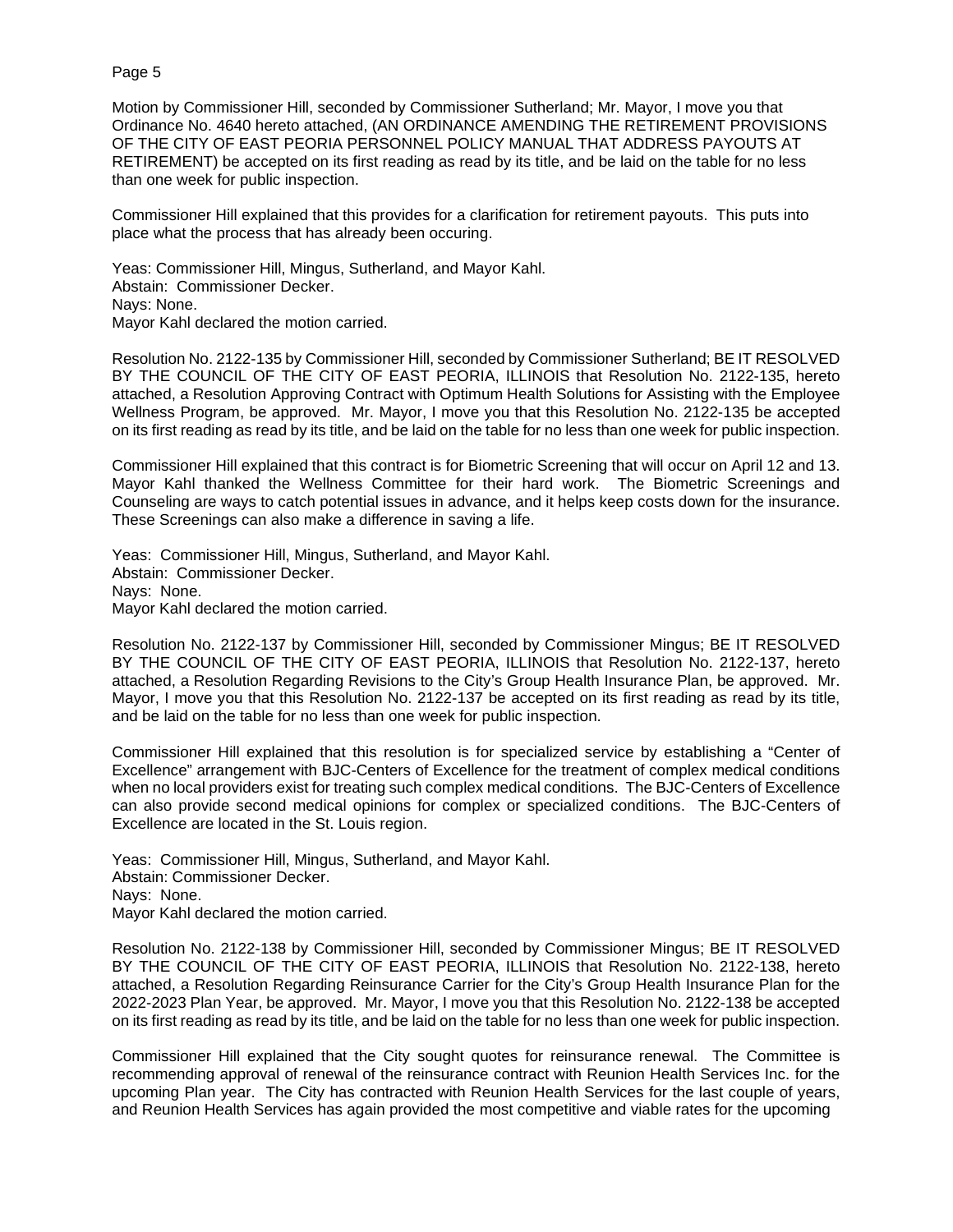fiscal year. The Committee is also recommending that the specific deductible remain at \$110,000 for the upcoming new plan year, finding this deductible level to be the most cost effective for the City's Plan.

Mayor Kahl explained that this is a 5.7% increase from last year.

Yeas: Commissioners Hill, Mingus, Sutherland, and Mayor Kahl. Abstain: Commissioner Decker. Nays: None. Mayor Kahl declared the motion carried.

Resolution No. 2122-126 by Commissioner Hill, seconded by Commissioner Decker; BE IT RESOLVED BY THE COUNCIL OF THE CITY OF EAST PEORIA, ILLINOIS that Resolution No. 2122-126, hereto attached, a Resolution Authorizing Fourth Amendment to Lease Agreement with Accelerated Health Systems, be approved. Mr. Mayor, I move you that this Resolution No. 2122-126 be accepted on its first reading as read by its title, and be laid on the table for no less than one week for public inspection.

Commissioner Hill explained that the City has had an agreement with Athletico since 2009 and this extends the lease for another five years. The annual base rent is \$41,700 annually.

Yeas: Commissioners Decker, Hill, Mingus, Sutherland, and Mayor Kahl. Nays: None. Mayor Kahl declared the motion carried.

Resolution No. 2122-128 by Commissioner Sutherland, seconded by Commissioner Decker; BE IT RESOLVED BY THE COUNCIL OF THE CITY OF EAST PEORIA, ILLINOIS that Resolution No. 2122- 128, hereto attached, a Resolution accepting the Proposal from Cornwell Engineering Group for a Corrosion Control Study within the Valley View Knolls Water System, be approved. Mr. Mayor, I move you that this Resolution No. 2122-128 be accepted on its first reading as read by its title, and be laid on the table for no less than one week for public inspection.

Commissioner Sutherland explained that the state is requiring a desktop corrosion study when the City switches the Valley View Knolls Water System to the City of East Peoria system. He feels that it is slowing the process down and that it is an unfunded mandate by the State. He is hopeful that this is the last step in the process.

Yeas: Commissioners Decker, Hill, Mingus, Sutherland, and Mayor Kahl. Nays: None. Mayor Kahl declared the motion carried.

Motion by Commissioner Sutherland, seconded by Commissioner Mingus; Mr. Mayor, I move you that Ordinance No. 4643 hereto attached, (AN ORDINANCE AMENDING TITLE 7, CHAPTER 5, SECTION 1.11 OF THE EAST PEORIA CITY CODE TO AMEND THE POLICY OF FORGIVENESS FOR INTERNAL WATER LEAKS) be accepted on its first reading as read by its title, and be laid on the table for no less than one week for public inspection.

Commissioner Sutherland explained that this is an amendment regarding the forgiveness for internal water leaks. Based upon the implementation of the 2019 revisions to this forgiveness policy and the City staff's experience with handling forgiveness claims in the past two plus years, City Officials have again reviewed the forgiveness policy to further refine and improve this policy and the related application process. Accordingly, City Officials seek to make these further amendments to this policy of forgiveness for internal water leak in the ongoing effort to maintain a fair and consistent policy for all water users in the City. Additionally, the determination of what is considered an "internal water leak" for this forgiveness policy is being clarified.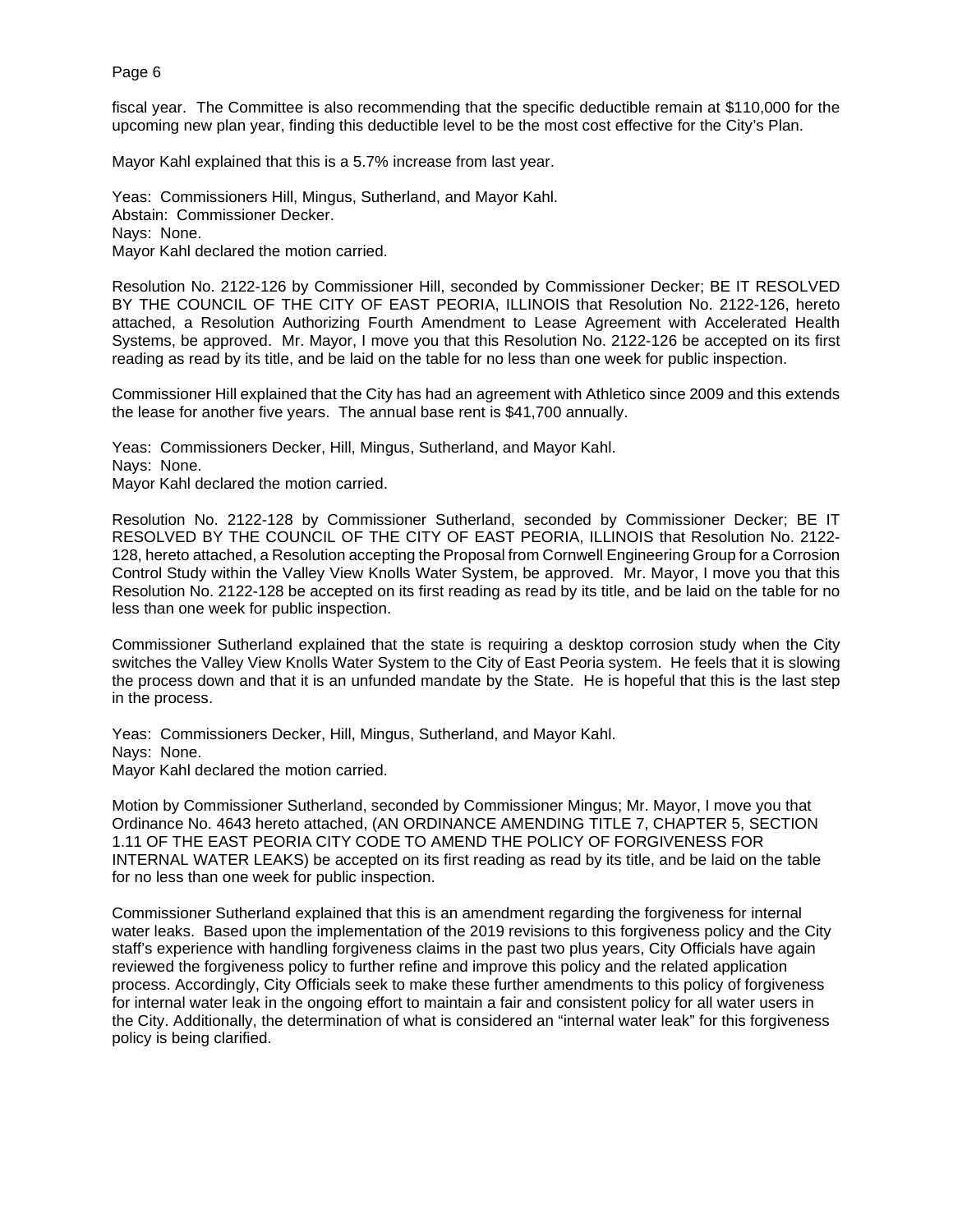Mayor Kahl explained that there was a policy made in November 2019 and now there are things that needed to be refined. The City does our own water and sewer and this is the prudent thing to do. Mayor Kahl further explained that this refined the language to include hot tubs in the leaks. This policy pertains to internal water leaks; removes that \$1,000 limit; provides for forgiveness every 12 months; and must be two times the normal usage. It will still require a verification that the leak is fixed. However, it no longer requires a receipt and allows for photos in lieu of receipt. The service tech will continue to check to ensure that it is fixed.

Yeas: Commissioners Decker, Hill, Mingus, Sutherland, and Mayor Kahl. Nays: None. Mayor Kahl declared the motion carried.

Resolution No. 2122-127 by Commissioner Mingus, seconded by Commissioner Hill; BE IT RESOLVED BY THE COUNCIL OF THE CITY OF EAST PEORIA, ILLINOIS that Resolution No. 2122-127, hereto attached, a Resolution approving a Memorandum of Understanding between the City and International Association of Fire Fighters Local Number 1498 regarding Paramedic Bonus at Time of Hire, be approved. Mr. Mayor, I move you that this Resolution No. 2122-127 be accepted on its first reading as read by its title, and be laid on the table for no less than one week for public inspection.

Commissioner Mingus explained that this change has been discussed for quite some time. Because the City wants to have individuals that have already received their paramedic training to test for firefighter positions this change provides for the option of a bonus for \$10,000 for those who already have the paramedic certification. It would be done in two installments. He feels that this is beneficial to the City, firefighters, and the community. It does not have to be done; however, it gives the option to give the bonus. Paramedic classes are \$6,000 and approximately \$9,000 is spent for overtime. Therefore, this is a savings to the City.

Mayor Kahl commented on the secondary list where experienced police officers can apply. They went in front of the Fire and Police Commission to seek ways to incentivize people with these credentials. He thanked Commissioner Mingus, Acting Fire Chief Zimmerman, and the Fire and Police Commission for their work.

Commissioner Decker explained that this was not an issue in the past because there were plenty of people who wanted to be Police Officers and Firefighters. This may entice people to become a firefighter.

Yeas: Commissioners Decker, Hill, Mingus, Sutherland, and Mayor Kahl. Nays: None. Mayor Kahl declared the motion carried.

Resolution No. 2122-129 by Commissioner Mingus, seconded by Commissioner Decker; BE IT RESOLVED BY THE COUNCIL OF THE CITY OF EAST PEORIA, ILLINOIS that Resolution No. 2122- 129, hereto attached, a Resolution approving the Purchase of 10 Laptops (8 Laptops for the Fire Department) for the City of East Peoria from SHI, be approved. Mr. Mayor, I move you that this Resolution No. 2122-129 be accepted on its first reading as read by its title, and be laid on the table for no less than one week for public inspection.

Commissioner Mingus explained that this is for the purchase of 10 total laptops with 8 being for Fire and 2 for likely being backups for the Police Department. These are Getac laptops that are better than what is currently used in the Fire Department.

Yeas: Commissioners Decker, Hill, Mingus, Sutherland, and Mayor Kahl. Nays: None. Mayor Kahl declared the motion carried.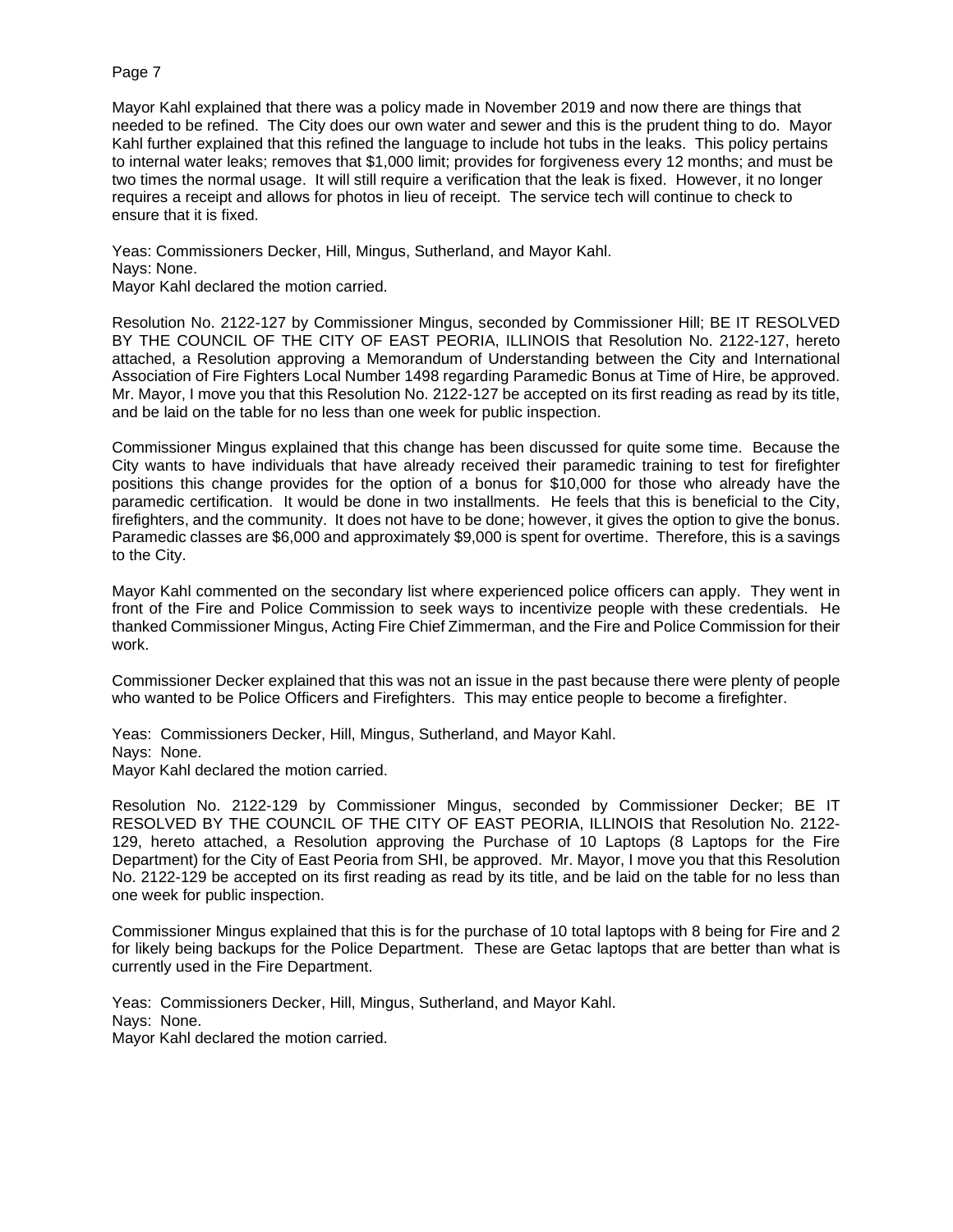Resolution No. 2122-130 by Commissioner Mingus, seconded by Commissioner Decker; BE IT RESOLVED BY THE COUNCIL OF THE CITY OF EAST PEORIA, ILLINOIS that Resolution No. 2122- 130, hereto attached, a Resolution approving the New Radio System Upgrade Purchase from Motorola Solutions for the Police Department, be approved. Mr. Mayor, I move you that this Resolution No. 2122- 130 be accepted on its first reading as read by its title, and be laid on the table for no less than one week for public inspection.

Commissioner Mingus explained that the Resolution is for the purchase of a new radios for the Police Department totaling \$161,307.10 and is related to the countywide upgrade. Mayor Kahl explained that there will be a future purchase for Public Works. This is purchase is part of the capital expense plan. This will allow for opening up communications regionally. It will help in safety, and he is excited to see it moving forward.

Yeas: Commissioners Decker, Hill, Mingus, Sutherland, and Mayor Kahl. Nays: None. Mayor Kahl declared the motion carried.

Mayor Kahl stated if there was anyone in the audience who wanted to speak on any items not on the agenda to come to the podium state the matter or matters to be discussed.

Mr. Bob Sinks came up to the podium to express concerns and inquire regarding several items. He first inquired as to the status of the grain elevator property. Attorney Brunton explained that the property owner has filed a lawsuit against the city and the insurance defense council for the City is seeking to dismiss the lawsuit. Mr. Sinks also inquired as to possible dumping at the site of the grain elevator. No one on the City Council is aware of anything being transported and being dumped at the site. However, they explained that they would look into the matter. Finally, Mr. Sinks thanked the City Council for approving the beekeeping ordinance, and explained that he wanted to talk to the Mayor regarding some questions. Mayor Kahl indicated that his door is always open.

Mayor Kahl asked for any additional comments from the audience. There was no response.

Mayor Kahl then asked for comments from Council.

Commissioner Decker commented on the water leak forgiveness ordinance. He appreciates the ordinance and explains that it is the City service, you cannot forgive all leaks, and the City needs to ensure that the leaks are fixed.

Commissioner Hill commented on the Clean Sweep coming up on May 7 at the FOLEPI Building. Individuals can form a team and help. May 7 is also the Annual Flower Sale beginning at 9am. The Flower Sale lasts until it is sold out which usually happens before 12pm. Farmers Market vendors applications are being sought with the Famers Market beginning May 20 and lasting through the end of August weekly on Fridays from 4pm to 7pm. Vendors that are interested can go to the City website to get the application.

Commissioner Sutherland commented on older sewer lines need to be replaced in older subdivisions. The life expectancy of clay tile is 25 years. City pipes also need replacing after a certain time. There are lots of changes coming from the EPA for water which is costing more money and leaves less money for other items. If you are leaving town, shut your water off on the inside if it is empty. If you are having someone house-sit, have someone check the basement for any water issues. There are leak detectors you can purchase with some having a sensor that will notify your phone. Two videos on water and sewer have come out that are very professional and accurate. He would like one more video about vacationing and things that people should know. There are water filling stations in the City that are relatively cheap to fill at \$.25 per gallon. Commissioner Sutherland would also like a sewer video to show what happens with sewer water. The building by the Festival Building for the Sewer Department is coming along. Road patching is happening on Highview Road and sewer main will follow. Commissioner Sutherland commented on lead water lines and explained that if someone has lead water lines in their home please contact the City because paperwork must be completed.